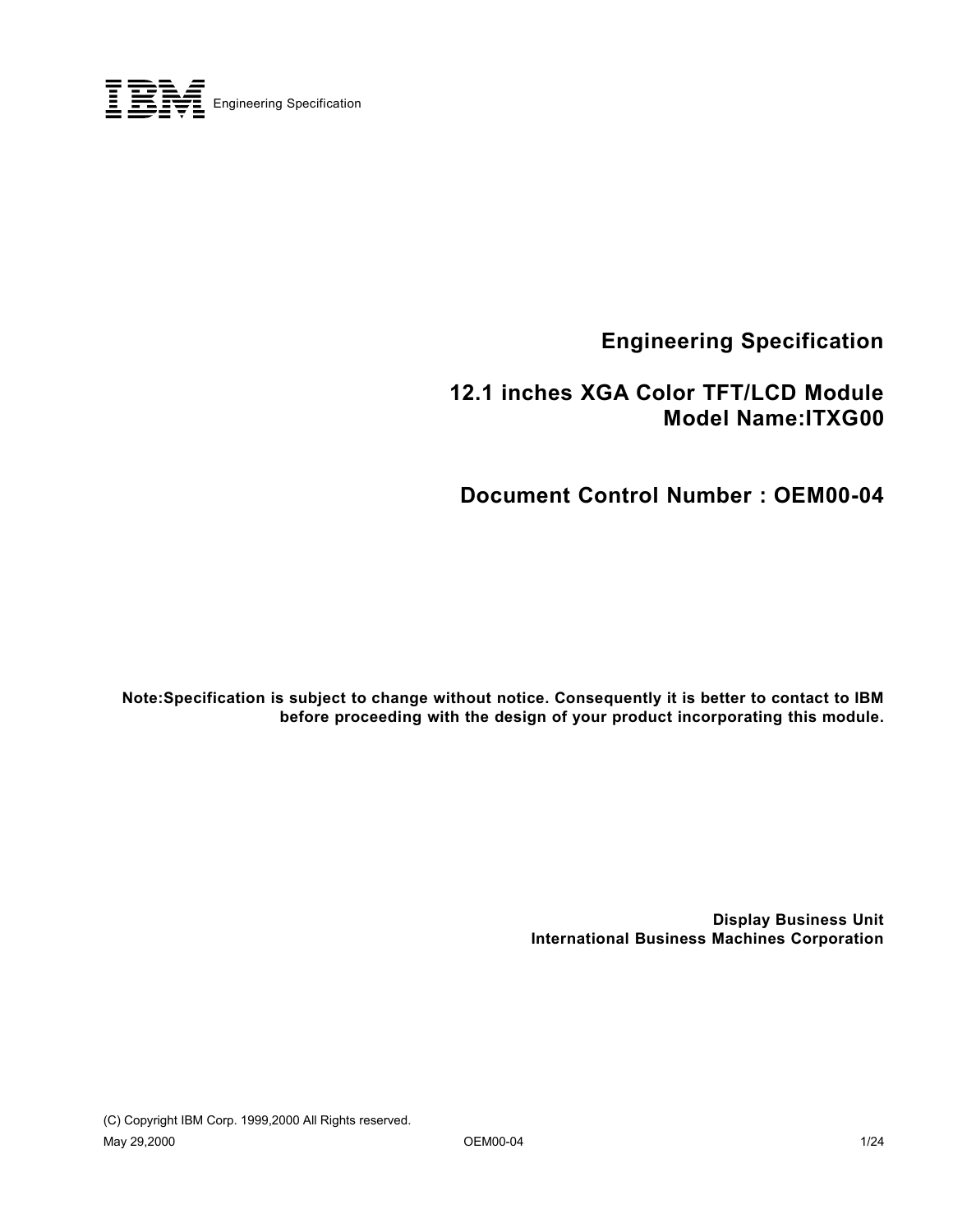

### **i Contents**

- i Contents
- ii Record of Revision
- **1.0 Handling Precautions**
- **2.0 General Description**
- 2.1 Characteristics
- 2.2 Functional Block Diagram
- **3.0 Absolute Maximum Ratings**
- **4.0 Optical Characteristics**
- **5.0 Signal Interface**
- 5.1 Connectors
- 5.2 Signal Pin
- 5.3 Signal Description
- 5.4 Signal Electrical Characteristics
- 5.5 Signal for Lamp connector
- **6.0 Pixel Format Image**
- **7.0 Parameter Guide Line for CFL Inverter**
- **8.0 Interface Timings**
- 8.1 Timing Characteristics
- 8.2 Timing Definition
- **9.0 Power Consumption**
- **10.0 Power ON/OFF Sequence**
- **11.0 Mechanical Characteristics**
- **12.0 National Test Lab Requirement**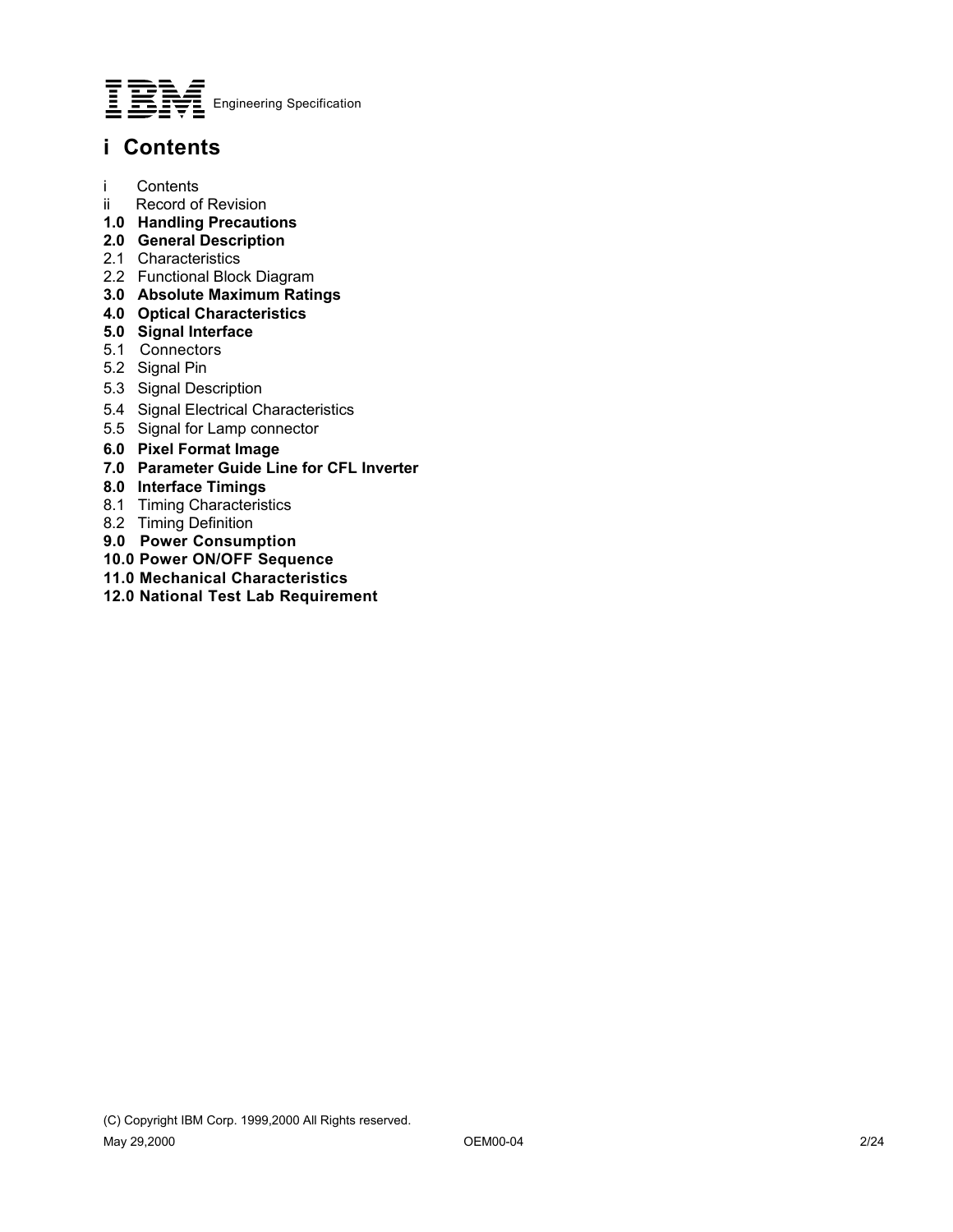

## **ii Record of Revision**

| Date             | Document Revision | Page     | Summary                                                                                 |
|------------------|-------------------|----------|-----------------------------------------------------------------------------------------|
| October 8,1999   | OEM00-01          | All      | First Edition for customer.<br>Based on Initial Internal Spec. as of October 1,1999.    |
|                  |                   |          | Based on Mechanical Drawing as of October 7,1999.                                       |
| February 21,2000 | OEM00-02          | 4<br>5   | To update the Handling Precautions<br>To specify the Typical White Luminance of "Design |
|                  |                   |          | Point 1"                                                                                |
|                  |                   |          | To specify/change the Lamp Power Consumption                                            |
|                  |                   | 7        | To change the Absolute Mamimum Rating of "Vin"                                          |
|                  |                   | 8        | To specify the Color Chromaticity                                                       |
|                  |                   | 11<br>13 | To update the figure<br>To update the Signal Electrical Characteristics                 |
|                  |                   | 15       | To update the Parameter Guide Line for CFL Inverter                                     |
|                  |                   | 16       | To add the reference figure                                                             |
|                  |                   | 17       | To change the Timing Characteristics of "fdck", "tacx",<br>and "tacy"                   |
|                  |                   | 21, 22   | To update the drawings (as of 07Dec99)                                                  |
| March 23,2000    | OEM00-03          | 13       | To update the LVDS Macro AC Characteristics                                             |
|                  |                   | 18       | To correct the Timing Characteristics of "fdck" and "tck"                               |
|                  |                   | 22,23    | To update the drawings to change the CFL cable length                                   |
| May 29,2000      | OEM00-04          | 4        | To update Handling Precautions                                                          |
|                  |                   | 5        | To update Logic Power Consumption and Lamp Power                                        |
|                  |                   | 20       | Consumption<br>To update Power Consumption                                              |
|                  |                   | 22,23    | To update the drawings (as of 10May00)                                                  |
|                  |                   | 24       | To add National Test Lab Requirement                                                    |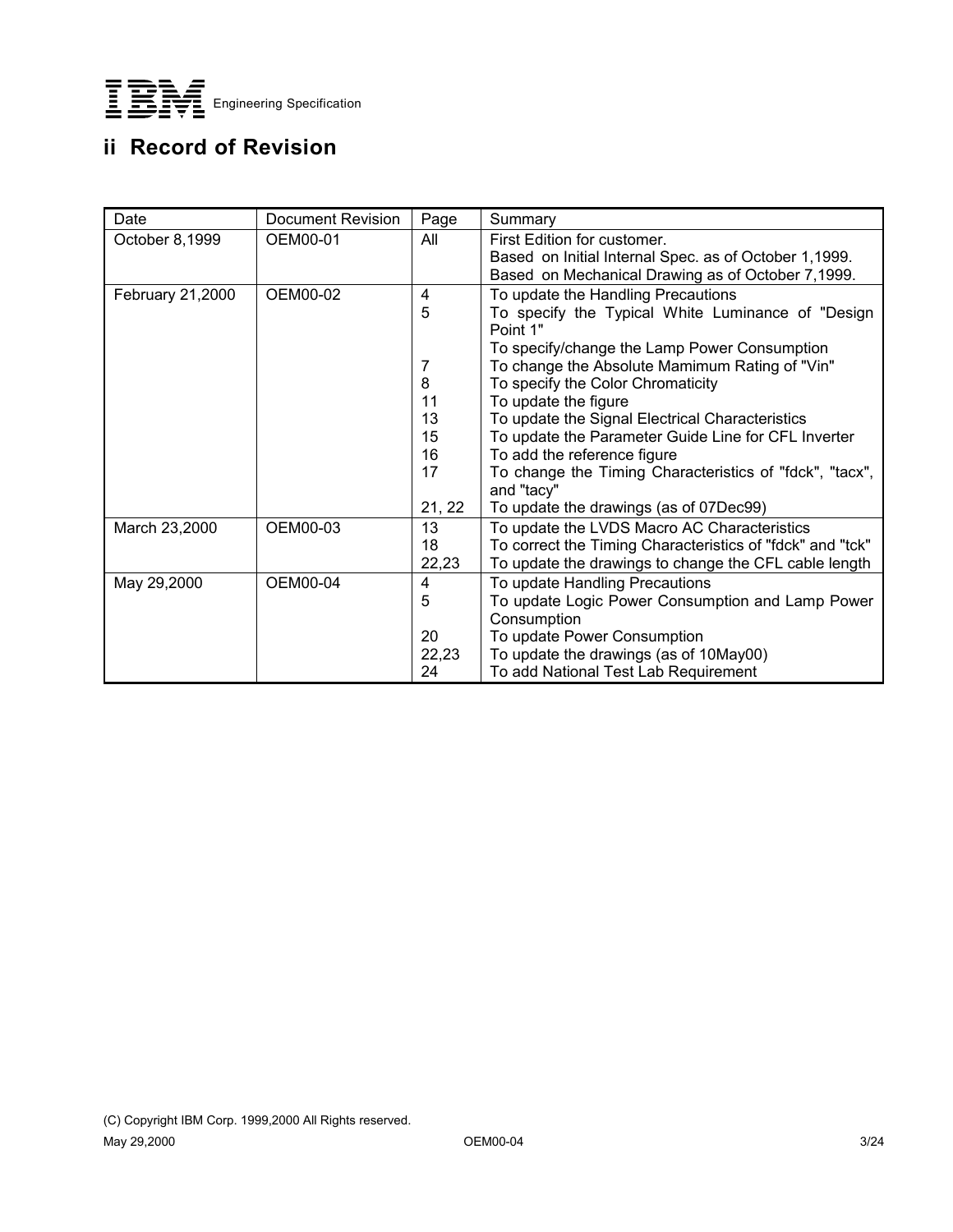

### **1.0 Handling Precautions**

- 1) Since front polarizer is easily damaged, pay attention not to scratch it.
- 2) Be sure to turn off power supply when inserting or disconnecting from input connector.
- 3) Wipe off water drop immediately. Long contact with water may cause discoloration or spots.
- 4) When the panel surface is soiled, wipe it with absorbent cotton or other soft cloth.
- 5) Since the panel is made of glass, it may break or crack if dropped or bumped on hard surface.
- 6) Since CMOS LSI is used in this module, take care of static electricity and insure human earth when handling.
- 7) Do not open nor modify the Module Assembly.
- 8) Do not press the reflector sheet at the back of the module to any directions.
- 9) Do not stick the adhesive tape on the reflector sheet at the back of the module.
- 10) In case if a Module has to be put back into the packing container slot after once it was taken out from the container, do not press the center of the CFL Reflector edge. Instead, press at the far ends of the CFL Reflector edge softly. Otherwise the TFT Module may be damaged.
- 11) At the insertion or removal of the Signal Interface Connector, be sure not to rotate nor tilt the Interface Connector of the TFT Module.
- 12) After installation of the TFT Module into an enclosure ( Notebook PC Bezel, for example), do not twist nor bent the TFT Module even momentary. At designing the enclosure, it should be taken into consideration that no bending/twisting forces are applied to the TFT Module from outside. Otherwise the TFT Module may be damaged.
- 13) The fluorescent lamp in the liquid crystal display (LCD) contains mercury. Do not put it in trash that is disposed of in landfills. Dispose of it as required by local ordinances or regulations.
- 14)Small amount of materials having no flammability grade is used in the LCD module. The LCD module should be supplied by power complied with requirements of Limited Power Source (2.11, IEC60950 or UL1950), or be applied exemption conditions of flammability requirements (4.4.3.3, IEC60950 or UL1950) in an end product.
- 15)The LCD module is designed so that the CFL in it is supplied by Limited Current Circuit (2.4, IEC60950 or UL1950). Do not connect the CFL in Hazardous Voltage Circuit.
	- The information contained herein is presented only as a guide for the applications of our products. No responsibility is assumed by IBM for any infringements of patents or other right of the third partied which may result from its use. No license is granted by implication or otherwise under any patent or patent rights of IBM or others.  $\bullet$
	- The information contained herein may be changed without prior notice. It is therefore advisable to contact IBM before proceeding with the design of equipment incorporating this product.  $\bullet$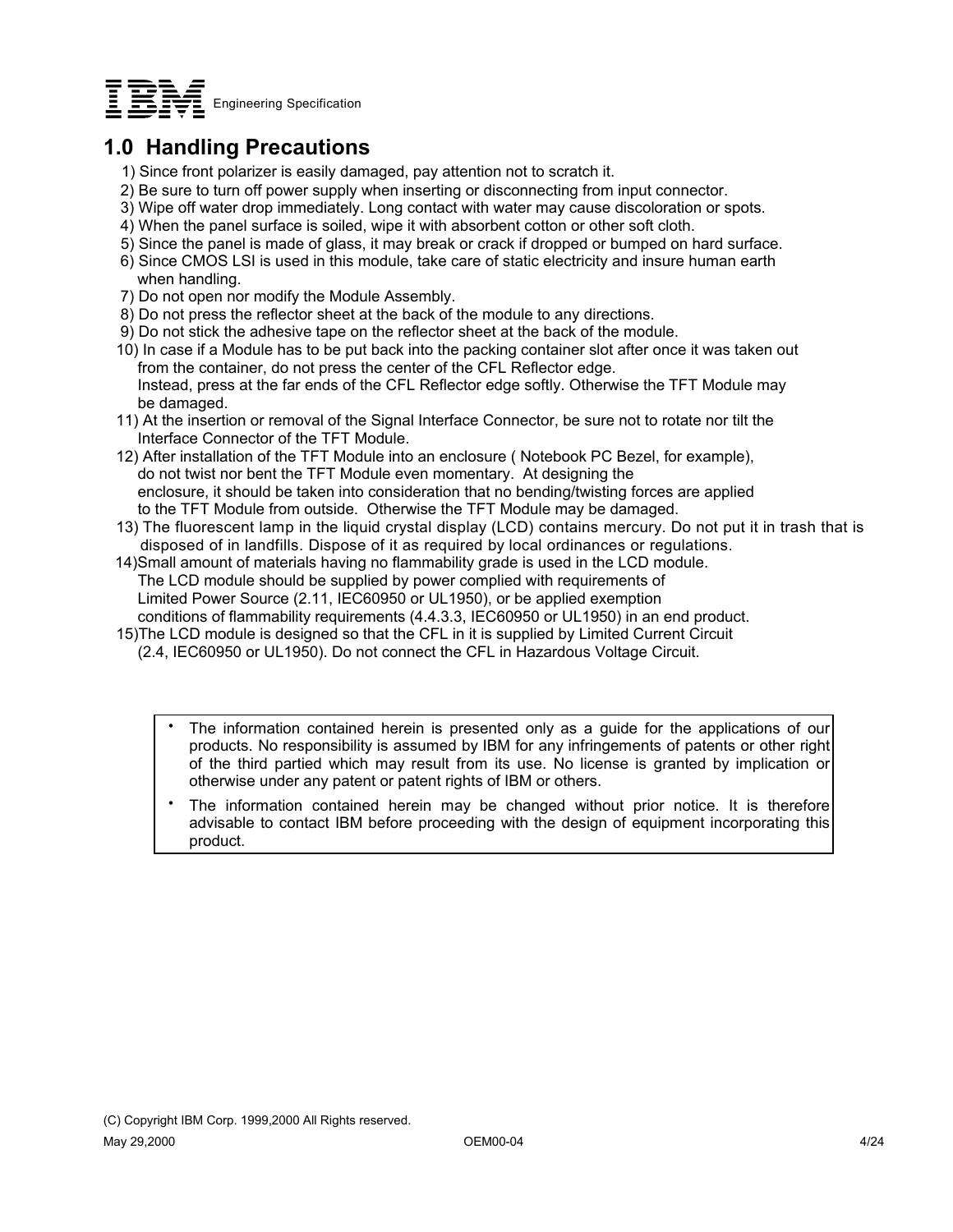

### **2.0 General Description**

This specification applies to the 12.1 inches Color TFT/LCD Module 'ITXG00'.

This module is designed for a display unit of notebook style personal computer.

The screen format and electrical interface are intended to support the XGA (1024(H) x 768(V))screen.

Support color is native 262k colors ( RGB 6-bit data driver ).All input signals are LVDS interface compatible.

This module does not contain a inverter card for backlight.

#### **2.1 Characteristics**

The following items are characteristics summary on the table under 25 °C condition:

| <b>ITEMS</b>                                                                                               | <b>SPECIFICATIONS</b>                                                                       |
|------------------------------------------------------------------------------------------------------------|---------------------------------------------------------------------------------------------|
| Screen Diagonal [mm]                                                                                       | 307.2 (12.1")                                                                               |
| Active Area [mm]                                                                                           | $245.76(H)$ x 184.32(V)                                                                     |
| Pixels H x V                                                                                               | $1024(x3)$ x 768                                                                            |
| Pixel Pitch [mm]                                                                                           | $0.240$ (per one triad x3) x 0.240                                                          |
| <b>Pixel Arrangement</b>                                                                                   | R.G.B. Vertical Stripe                                                                      |
| Display Mode                                                                                               | Normally White                                                                              |
| Typical White Luminance [cd/m <sup>2</sup> ]<br>Design Point 1:(ICFL=3.5mA)<br>Design Point 2:(ICFL=6.5mA) | 90 Typ. (Center), 80 Typ (5 points average)<br>150 Typ.(Center), 140 Typ.(5 points average) |
| <b>Contrast Ratio</b>                                                                                      | 200:1 Typ.                                                                                  |
| Optical Rise Time/Fall Time [msec]                                                                         | 30 Typ., 50 Max.(each)                                                                      |
| Nominal Input Voltage [Volt] VDD                                                                           | +3.3 Typ.                                                                                   |
| Logic Power Consumption[watt]<br>(VDD line)                                                                | 1.3 Typ.                                                                                    |
| Lamp Power Consumption [watt]                                                                              |                                                                                             |
| Design Point 1:(ICFL=3.5mA)<br>Design Point 2:(ICFL=6.5mA)                                                 | 2.0 Typ.<br>3.5 Typ.                                                                        |
| Weight [grams]                                                                                             | 370 Typ.(w/o Inverter)                                                                      |
| Physical Size [mm]                                                                                         | 262(W) x 198(H) x 5.7(D) Typ.                                                               |
| <b>Electrical Interface</b>                                                                                | 6-bit digital video for each color R/G/B, 3 sync, Clock<br>4 pairs LVDS                     |
| <b>Support Color</b>                                                                                       | Native 262K colors (RGB 6-bit data driver)                                                  |
| Temperature Range (°C)                                                                                     |                                                                                             |
| Operating                                                                                                  | 0 to $+50$                                                                                  |
| Storage (Shipping)                                                                                         | $-20$ to $+60$                                                                              |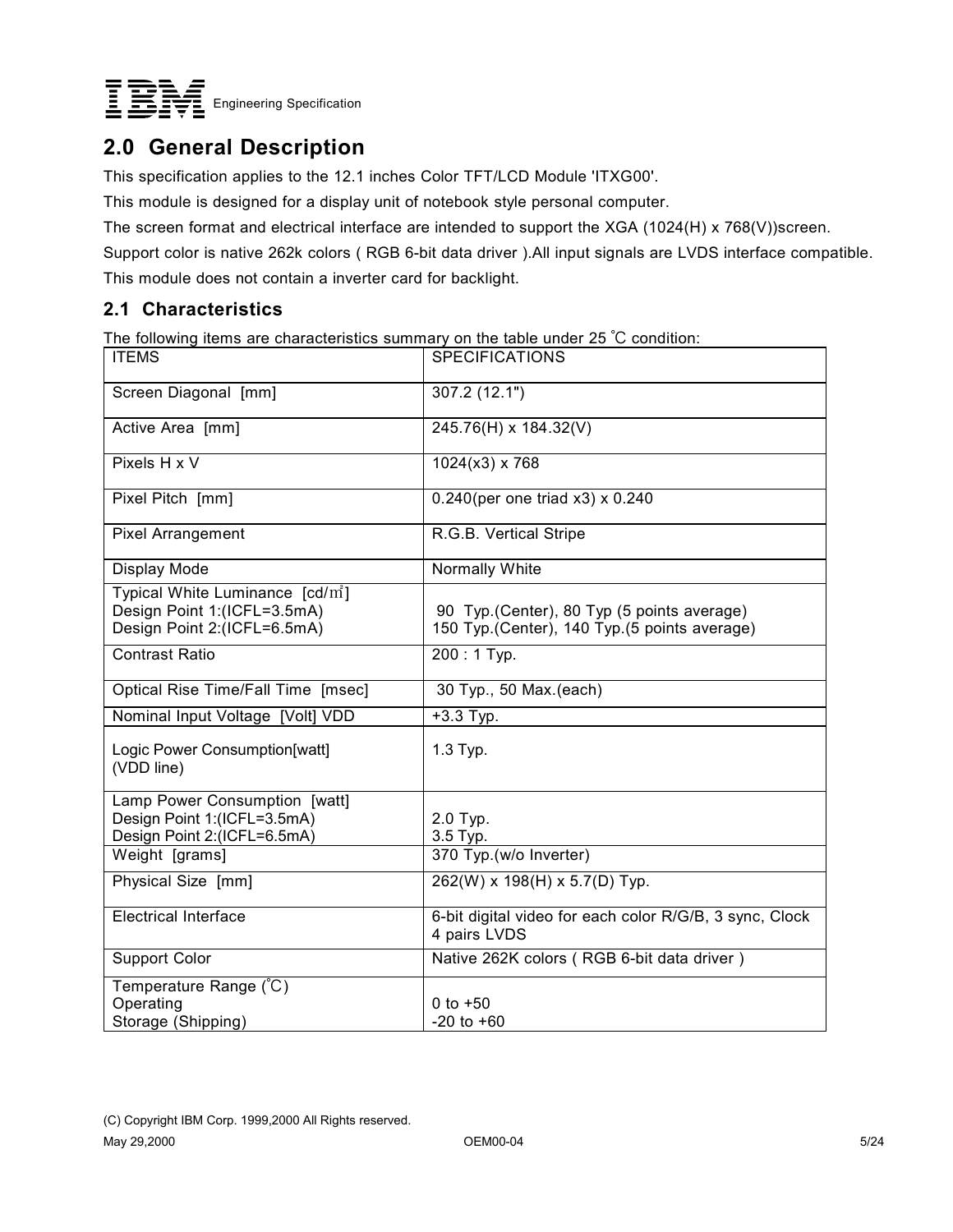

#### **2.2 Functional Block Diagram**

The following diagram shows the functional block of the 12.1 inches Color TFT/LCD Module:

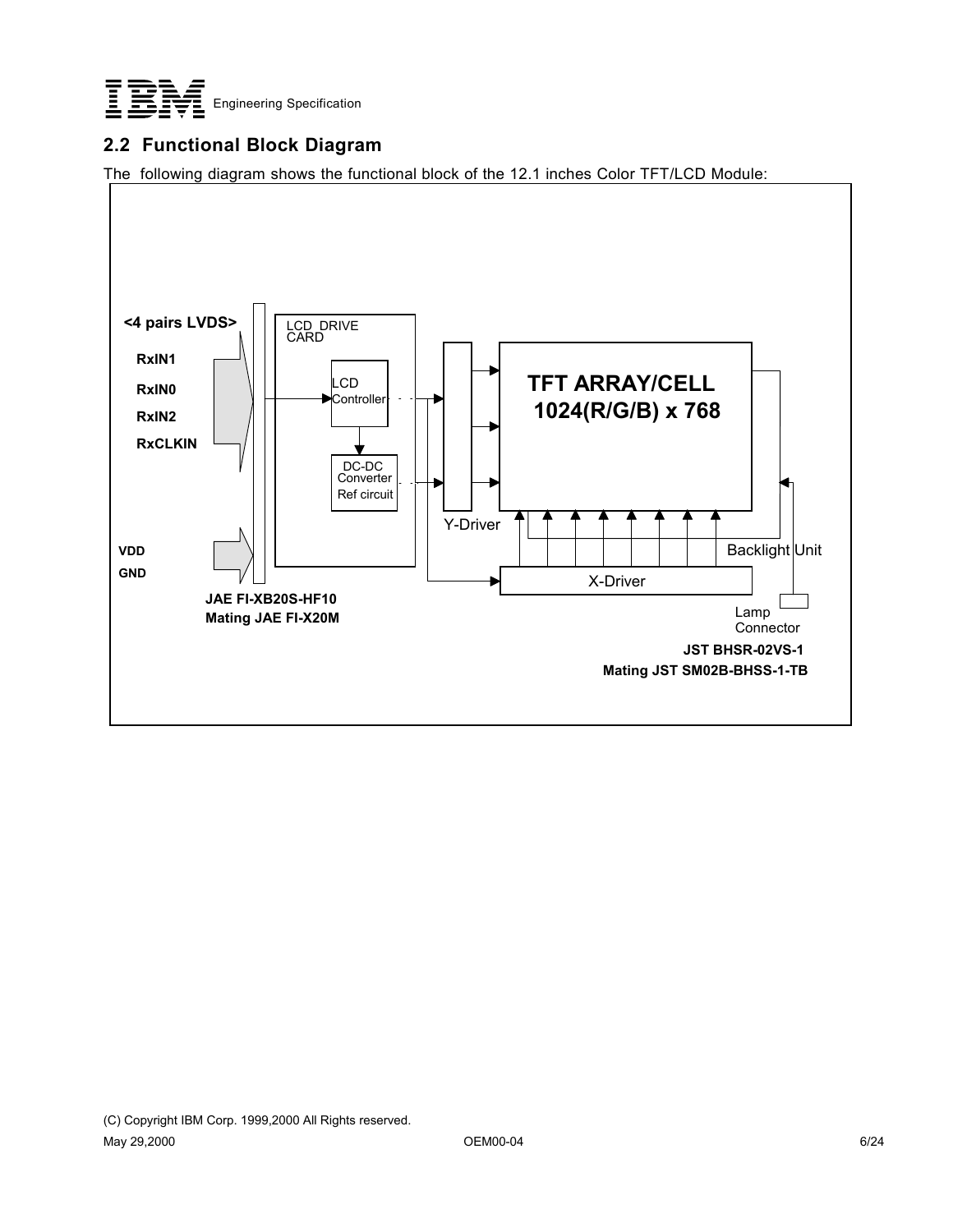

### **3.0 Absolute Maximum Ratings**

Absolute maximum ratings of the module is as follows :

| <b>Item</b>                                      | Symbol       | Min                      | <b>Max</b>    | Unit            | <b>Conditions</b> |
|--------------------------------------------------|--------------|--------------------------|---------------|-----------------|-------------------|
| <b>Supply Voltage</b><br>Logic/LCD Drive Voltage | <b>VDD</b>   | $-0.3$                   | $+4.5$        | V               |                   |
| Input Voltage of Signal                          | Vin          | $-0.3$                   | $VDD+0.3$     | V               |                   |
| CFL Inrush current                               | <b>ICFLL</b> | $\overline{\phantom{a}}$ | 20            | mA              | Note 2            |
| <b>CFL Current</b>                               | <b>ICFL</b>  | $\overline{\phantom{a}}$ | 7             | mArms           |                   |
| <b>CFL Ignition Voltage</b>                      | Vs           | $\overline{\phantom{a}}$ | 1800          | Vrms            |                   |
| <b>Operating Temperature</b>                     | <b>TOP</b>   | $\mathbf 0$              | $+50$         | $\rm ^{\circ}C$ | Note 1            |
| <b>Operating Relative Humidity</b>               | <b>HOP</b>   | 8                        | 95            | %RH             | Note 1            |
| Storage Temperature                              | TST          | $-20$                    | $+60$         | $\rm ^{\circ}C$ | Note 1            |
| <b>Storage Relative Humidity</b>                 | <b>HST</b>   | 5                        | 95            | %RH             | Note 1            |
| Vibration                                        |              |                          | 1.5<br>10-200 | G<br>Hz         |                   |
| Shock                                            |              |                          | 50<br>18      | G<br>ms         | Half sine wave.   |

**Note 1 : Maximum Wet-Bulb should be 39**℃ **and No condensation**.

**Note 2 : Duration=50 msec Max.**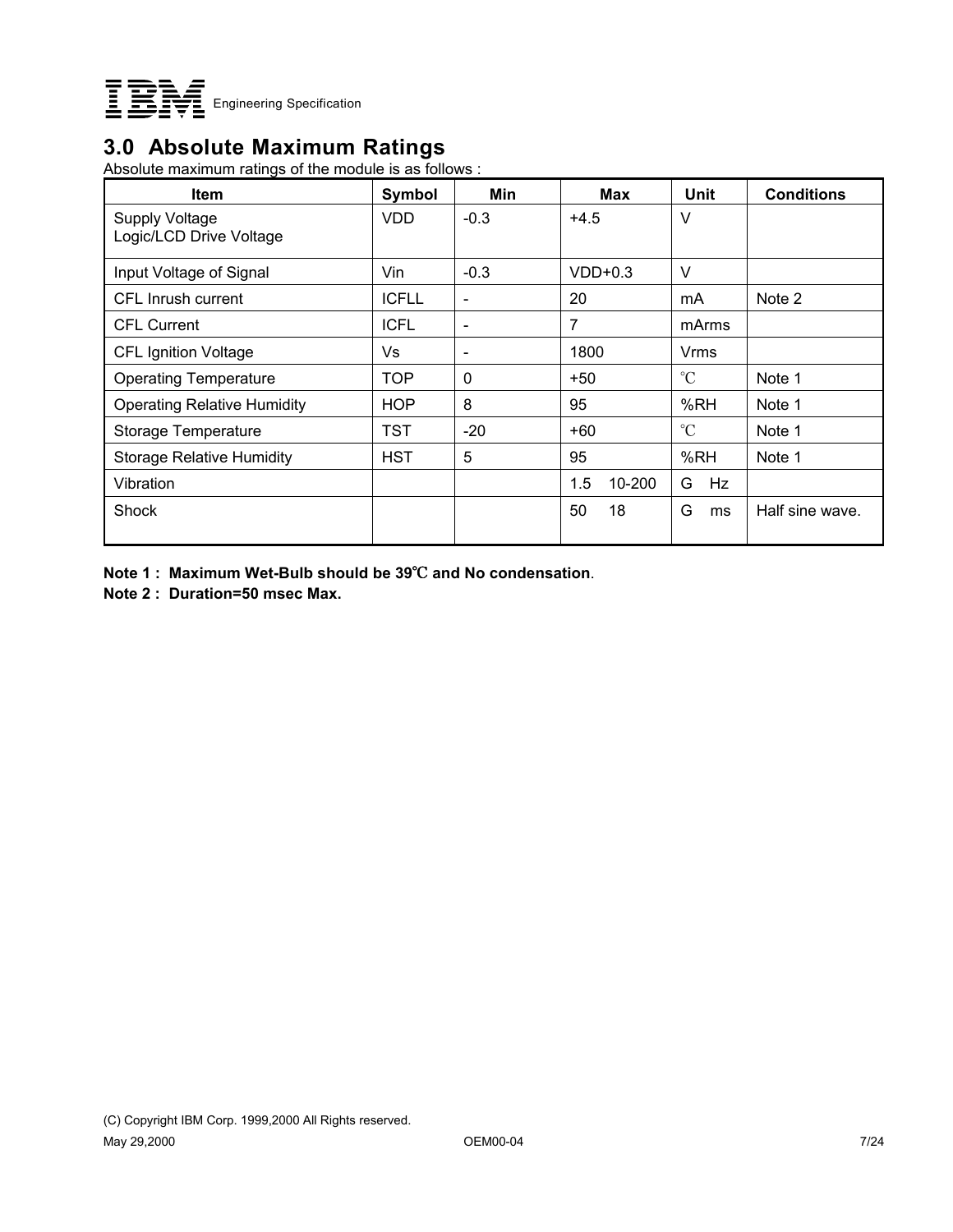

### **4.0 Optical Characteristics**

The optical characteristics are measured under stable conditions as follows under 25°C condition:

| Item                                           | Conditions              |                    | Specification                               |             |  |
|------------------------------------------------|-------------------------|--------------------|---------------------------------------------|-------------|--|
|                                                |                         |                    | Typ.                                        | <b>Note</b> |  |
| <b>Viewing Angle</b><br>(Degrees)              | Horizontal<br>K > 10    | (Right)<br>(Left)  | 40<br>40                                    |             |  |
| K:Contrast Ratio                               | Vertical<br>$K \geq 10$ | (Upper)<br>(Lower) | 15<br>30                                    |             |  |
| Contrast ratio                                 |                         |                    | 200                                         |             |  |
| Response Time                                  | Rising                  |                    | 30                                          | 50(Max)     |  |
| (ms)                                           | Falling                 |                    | 30                                          | 50(Max)     |  |
| Color                                          | Red<br>X                |                    | 0.577                                       |             |  |
| Chromaticity                                   | Red<br>у                |                    | 0.338                                       |             |  |
| (CIE)                                          | Green<br>X              |                    | 0.310                                       |             |  |
|                                                | Green<br>y              |                    | 0.554                                       |             |  |
|                                                | <b>Blue</b><br>X        |                    | 0.158                                       |             |  |
|                                                | Blue<br>у               |                    | 0.124                                       |             |  |
|                                                | White<br>X              |                    | 0.313                                       |             |  |
|                                                | White<br>y              |                    | 0.329                                       |             |  |
| <b>White Luminance</b><br>$(cd/m^2)$ CFL 6.5mA |                         |                    | 150<br>Center<br>140<br>5 points<br>average |             |  |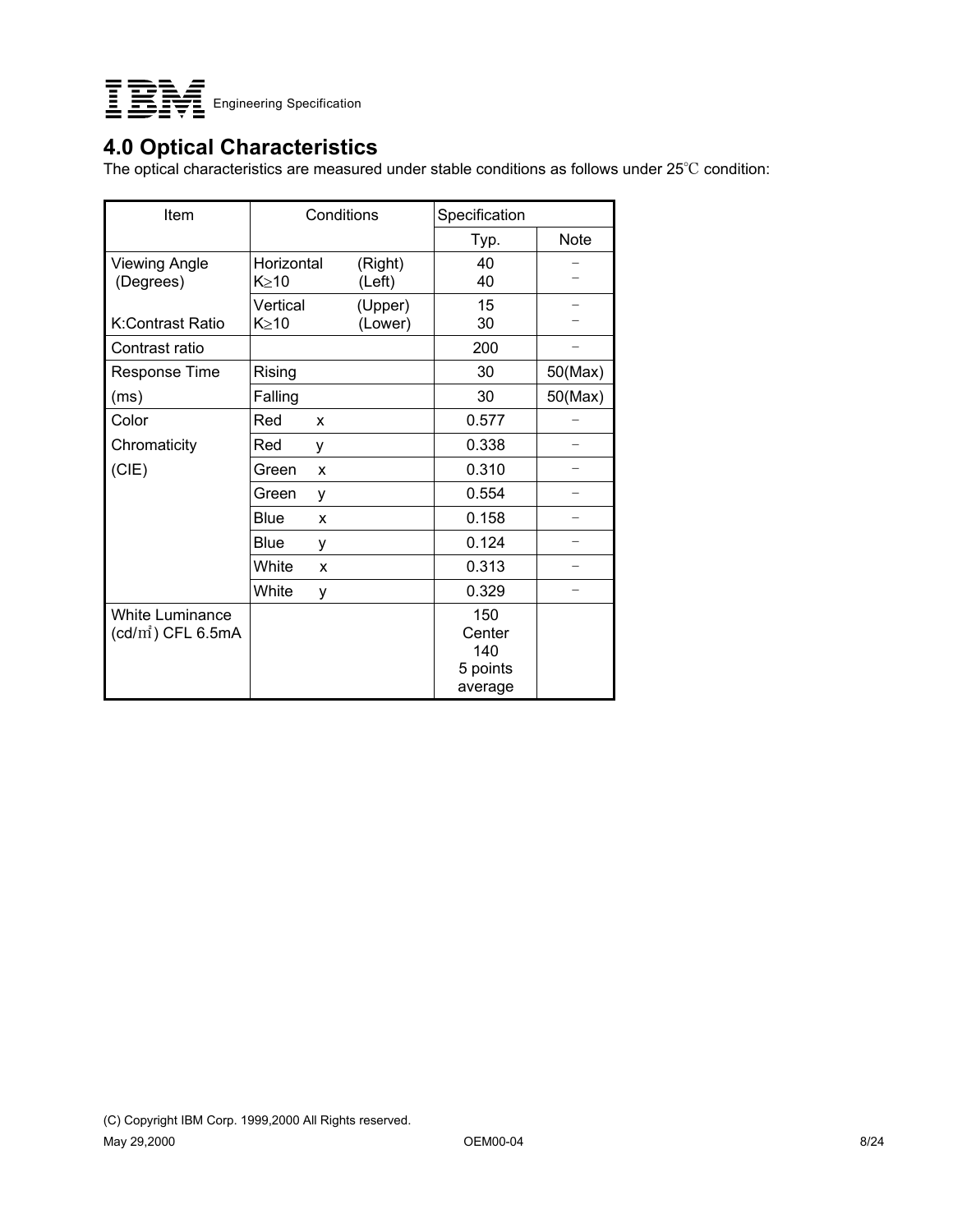

# **5.0 Signal Interface**

#### **5.1 Connectors**

Physical interface is described as for the connector on module.

These connectors are capable of accommodating the following signals and will be following components.

| Connector Name / Designation | For Signal Connector |
|------------------------------|----------------------|
| Manufacturer                 | JAE.                 |
| Type / Part Number           | FI-XB20S-HF10        |
| Mating Type / Part Number    | FI-X20M              |

| Connector Name / Designation | For Lamp Connector |
|------------------------------|--------------------|
| Manufacturer                 | <b>JST</b>         |
| Type / Part Number           | <b>BHSR-02VS-1</b> |
| Mating Type / Part Number    | SM02B-BHSS-1-TB    |

#### **5.2 Signal Pin**

| <u>.</u><br>Pin# | <b>Signal</b> | Pin# | Signal     |
|------------------|---------------|------|------------|
| $\overline{2}$   | <b>VDD</b>    | 12   | RxIN2-     |
| 3                | <b>VDD</b>    | 13   | RxIN2+     |
| 4                | <b>GND</b>    | 14   | <b>GND</b> |
| 5                | <b>GND</b>    | 15   | RxCLKIN-   |
| 6                | RxIN0-        | 16   | RxCLKIN+   |
| 7                | RxIN0+        | 17   | <b>GND</b> |
| 8                | <b>GND</b>    | 18   | Reserved   |
| 9                | RxIN1-        | 19   | Reserved   |
| 10               | RxIN1+        | 20   | <b>GND</b> |
| 11               | <b>GND</b>    | 21   | <b>GND</b> |

**Note:** Pin# 1 and 22 are connected to FG. Pin#s of mating connector are from #2 to #21.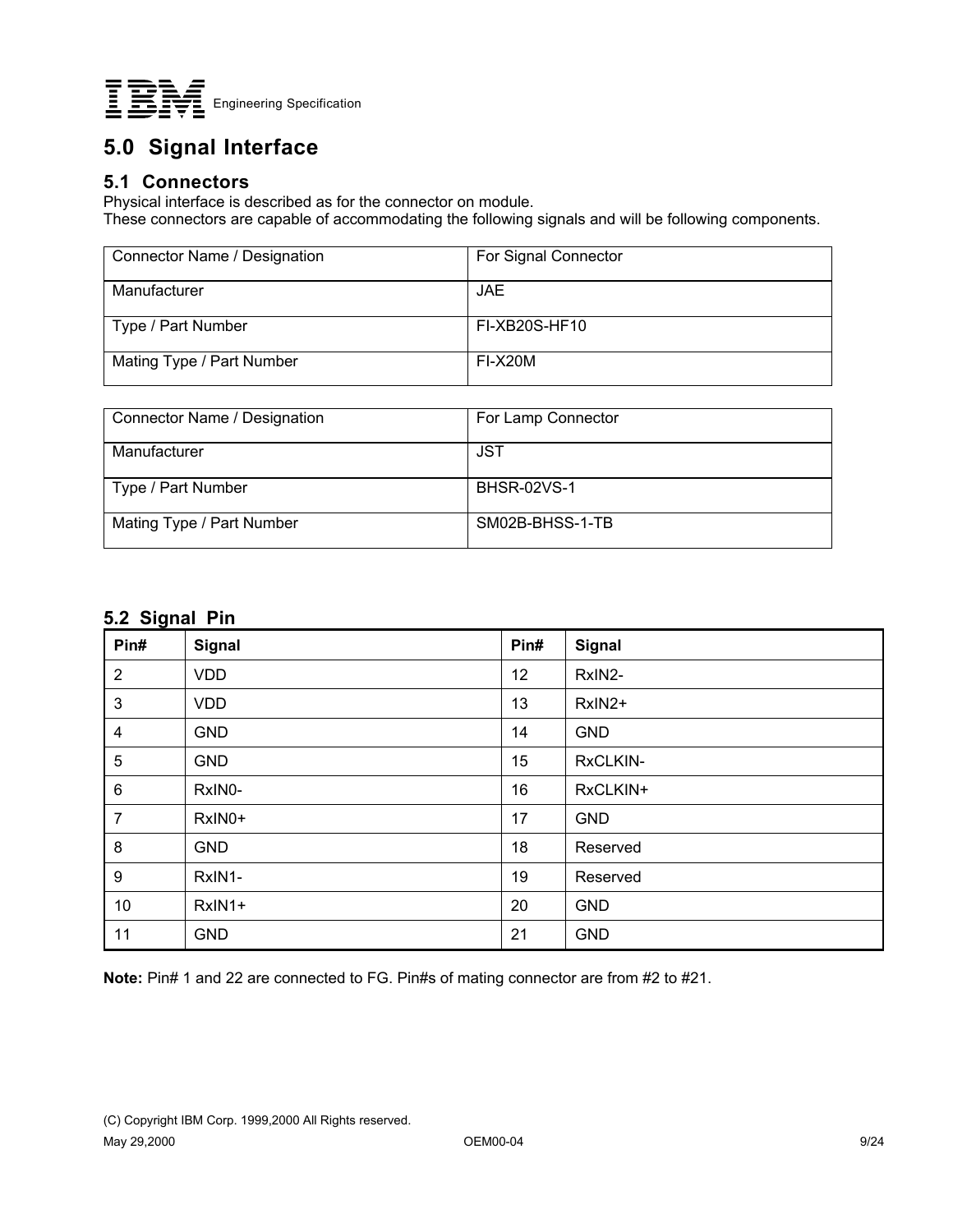

#### **5.3 Signal Description**

The module uses a LVDS compatible receiver. LVDS is a differential signal technology for LCD interface and high speed data transfer device. Transmitter shall be SN75LVDS84(negative edge sampling) or compatible**.**

| <b>Signal Name</b> | <b>Description</b>                                               |
|--------------------|------------------------------------------------------------------|
| RxINO+, RxINO-     | LVDS differential data input (Red0-Red5, Green0)                 |
| RxIN1+, RxIN1-     | LVDS differential data input (Green1-Green5, Blue0-Blue1)        |
| RxIN2+, RxIN2-     | LVDS differential data input (Blue2-Blue5, HSync, VSync, DSPTMG) |
| RxCLKIN+, RxCLKIN- | LVDS differential clock input                                    |
| <b>VDD</b>         | +3.3V Power Supply                                               |
| <b>GND</b>         | Ground                                                           |

**Note:** Input signals shall be low or Hi-Z state when VDD is off.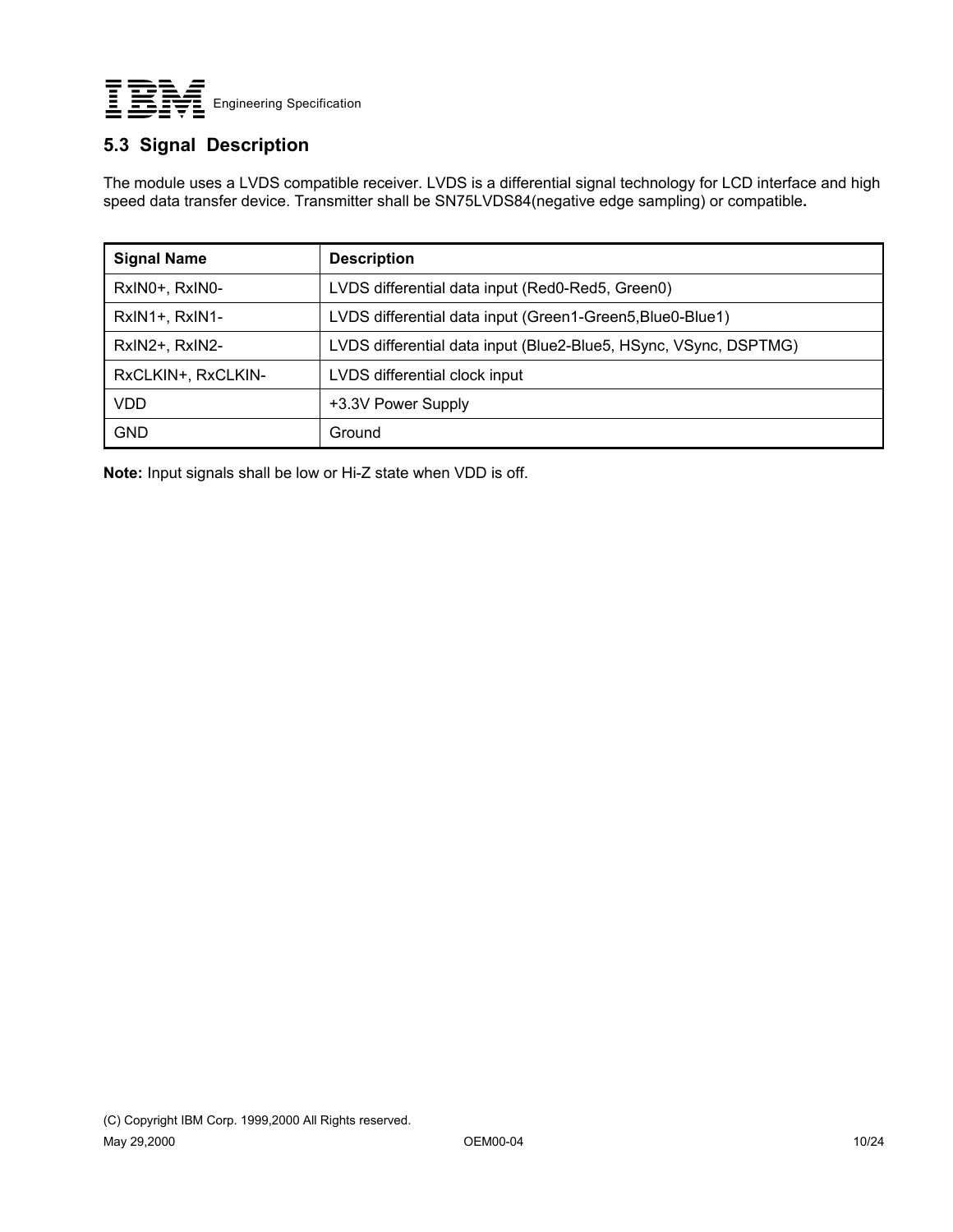

Internal circuit of LVDS inputs are as follows:



The module uses a 100ohm resistor between positive and negative data lines of each receiver input.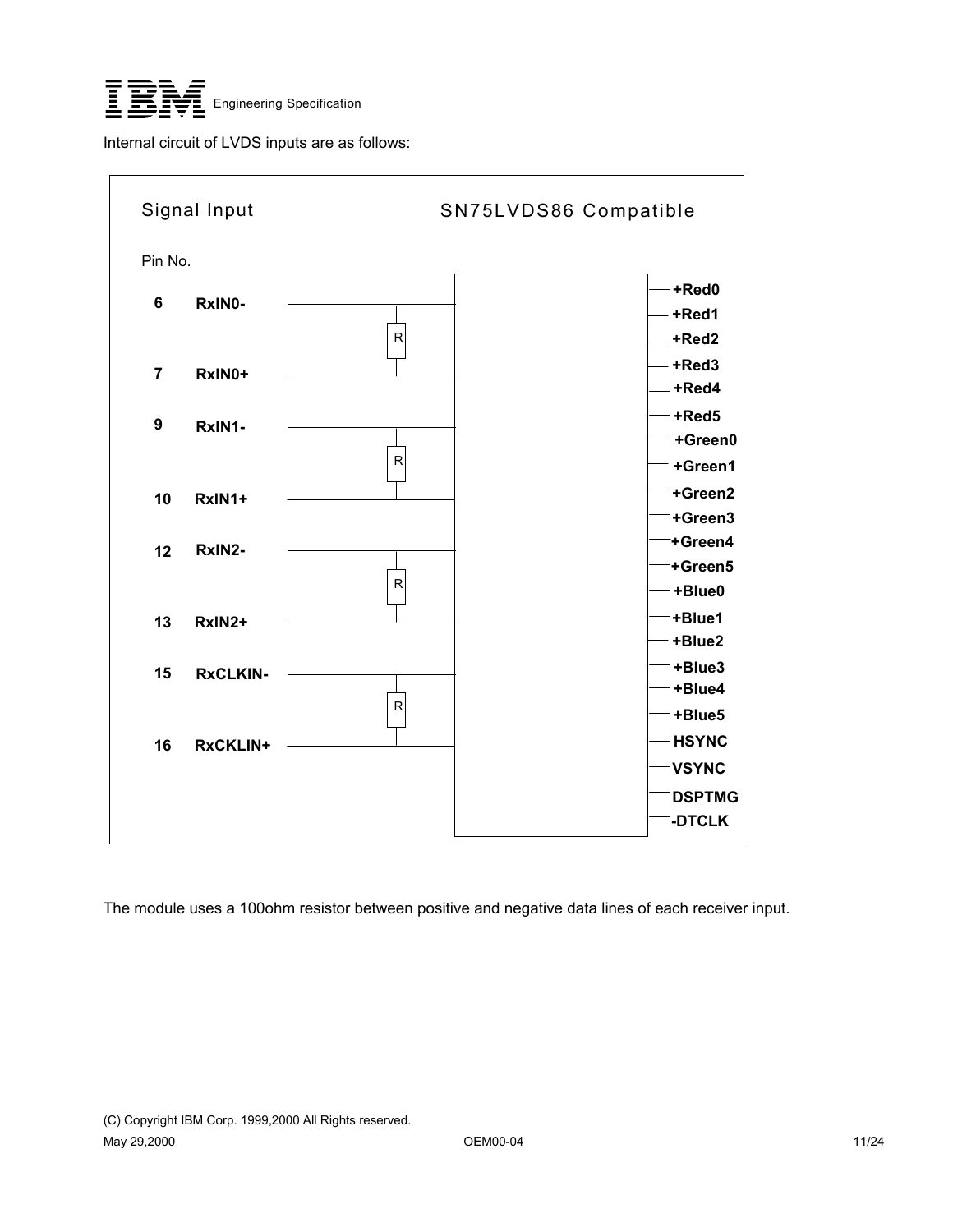

| <b>SIGNAL NAME</b>                                                   | <b>Description</b>                                                                                                           |                                                                                                                                     |
|----------------------------------------------------------------------|------------------------------------------------------------------------------------------------------------------------------|-------------------------------------------------------------------------------------------------------------------------------------|
| +RED5<br>+RED4<br>+RED3<br>+RED2<br>+RED1<br>+RED0                   | Red Data 5 (MSB)<br>Red Data 4<br>Red Data 3<br>Red Data 2<br>Red Data 1<br>Red Data 0 (LSB)                                 | Red-pixel Data<br>Each red pixel's brightness data consists of these 6 bits<br>pixel data.                                          |
|                                                                      | <b>Red-pixel Data</b>                                                                                                        |                                                                                                                                     |
| +GREEN 5<br>+GREEN 4<br>+GREEN 3<br>+GREEN 2<br>+GREEN 1<br>+GREEN 0 | Green Data 5 (MSB)<br>Green Data 4<br>Green Data 3<br>Green Data 2<br>Green Data 1<br>Green Data 0 (LSB)                     | Green-pixel Data<br>Each green pixel's brightness data consists of these 6 bits<br>pixel data.                                      |
|                                                                      | <b>Green-pixel Data</b>                                                                                                      |                                                                                                                                     |
| +BLUE 5<br>+BLUE 4<br>+BLUE 3<br>+BLUE 2<br>+BLUE 1<br>+BLUE 0       | Blue Data 5 (MSB)<br>Blue Data 4<br>Blue Data 3<br>Blue Data 2<br>Blue Data 1<br>Blue Data 0 (LSB)<br><b>Blue-pixel Data</b> | <b>Blue-pixel Data</b><br>Each blue pixel's brightness data consists of these 6 bits<br>pixel data.                                 |
| -DTCLK                                                               | <b>Data Clock</b>                                                                                                            | The typical frequency is 65.0 MHz. The signal is used to                                                                            |
|                                                                      |                                                                                                                              | strobe the pixel data and DSPTMG signals. All pixel data<br>shall be valid at the falling edge when the DSPTMG signal<br>is high.   |
| <b>DSPTMG</b>                                                        | <b>Display Timing</b>                                                                                                        | This signal is strobed at the falling edge of -DTCLK. When<br>the signal is high, the pixel data shall be valid to be<br>displayed. |
| <b>VSYNC</b>                                                         | <b>Vertical Sync</b>                                                                                                         | The signal is synchronized to -DTCLK.                                                                                               |
| <b>HSYNC</b>                                                         | <b>Horizontal Sync</b>                                                                                                       | The signal is synchronized to -DTCLK.                                                                                               |

**Note:** Output signals from any system shall be low or Hi-Z state when VDD is off.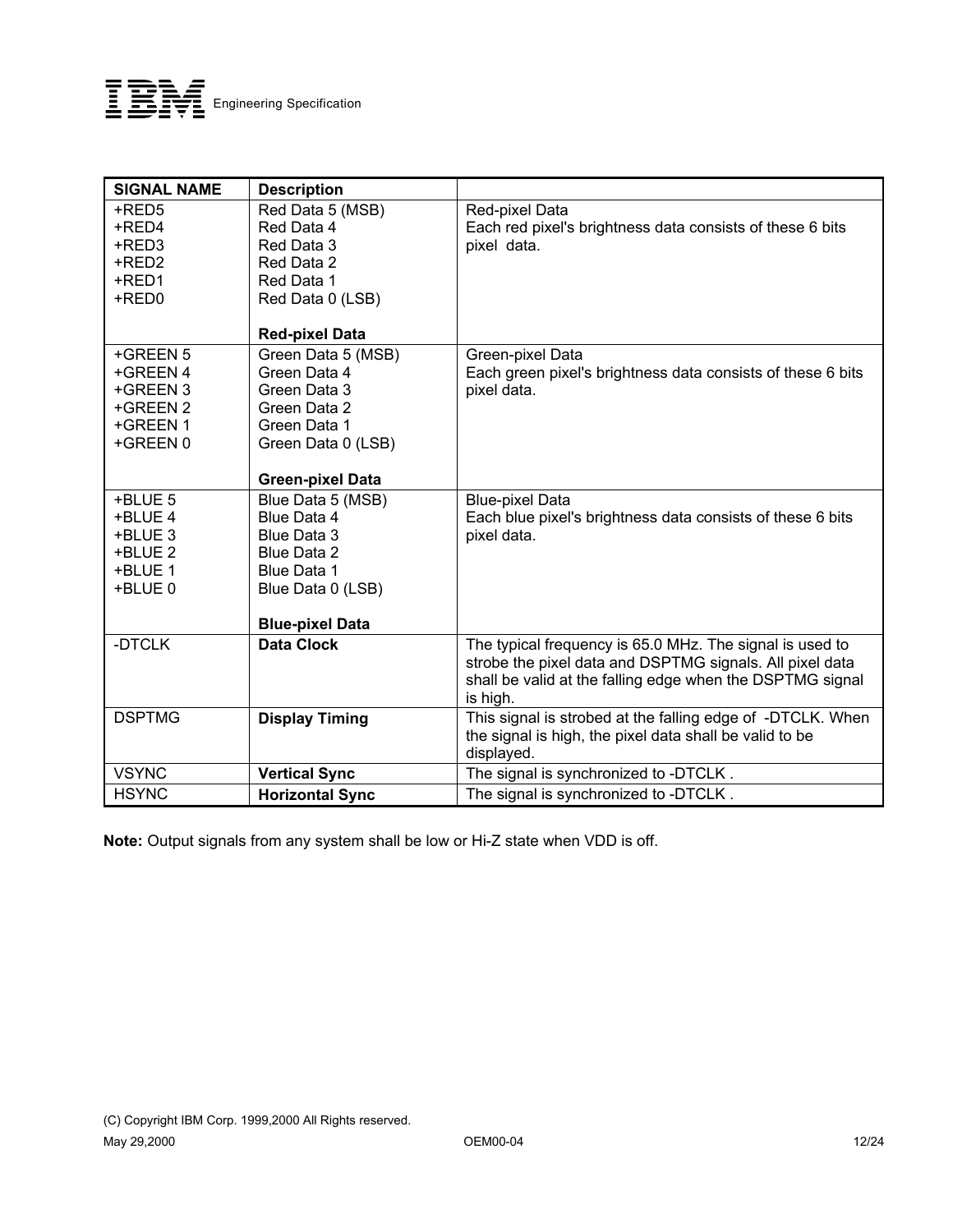

#### **5.4 Signal Electrical Characteristics**

Input signals shall be low or Hi-Z state when VDD is off. It is recommended to refer the specifications of SN75LVDS86DGG(Texas Instruments) in detail.

| <b>Parameter</b> | <b>Condition</b>                               | Min    | <b>Typ</b> | Max | unit |
|------------------|------------------------------------------------|--------|------------|-----|------|
| Vth              | Differential Input High Voltage<br>(Vcm=+1.2V) |        | 50         | 100 | mV   |
| Vtl              | Differential Input High Voltage<br>(Vcm=+1.2V) | $-100$ | 50         |     | mV   |
| Vcm              | Vth-Vtl=200mV                                  | 1.0    | 1.2        | 1.5 |      |
| dVcm             | Vth-Vtl=200mV                                  | -50    |            | 50  | mV   |

Signal electrical characteristics are as follows;

LVDS Macro AC characteristics are as follows:

|                              | Symbol | Min   | Typ   | <b>Max</b> | unit                 | <b>Conditions</b>                       |
|------------------------------|--------|-------|-------|------------|----------------------|-----------------------------------------|
| <b>Clock Frequency</b>       | Fc     | 50    | 65    | 67         | [MHz]                |                                         |
| Cycle Time                   | Тc     | 14.93 | 15.38 | 20.00      | [ns]                 |                                         |
| <b>PLL Lock Time</b>         | Tpll   |       |       | 10         | [ms]                 |                                         |
| Data Setup Time              | Tsu    | 600   |       |            | [ps]                 | Fc=65MHz, Jitter<50ps,                  |
| Data Hold Time               | Thd    | 600   |       |            | [ps]                 | Vth-Vtl=200mV,<br>Vcm=1.2V, Delta Vcm=0 |
| Cycle-to-cycle Jitter        | TCCJM  | -150  |       | 150        | [ps]                 |                                         |
| <b>Cycle Modulation Rate</b> | TCJavg |       |       | 20         | [ps/c <sub>k</sub> ] | <b>Note</b>                             |

**Note:** This specification defines maximum average cycle modulation rate in peak-to-peak transition within any 100 clock cycles. This specification is applied only if input clock peak jitter within any 100 clock cycles is greater than 300ps.



(C) Copyright IBM Corp. 1999,2000 All Rights reserved. May 29,2000 OEM00-04 13/24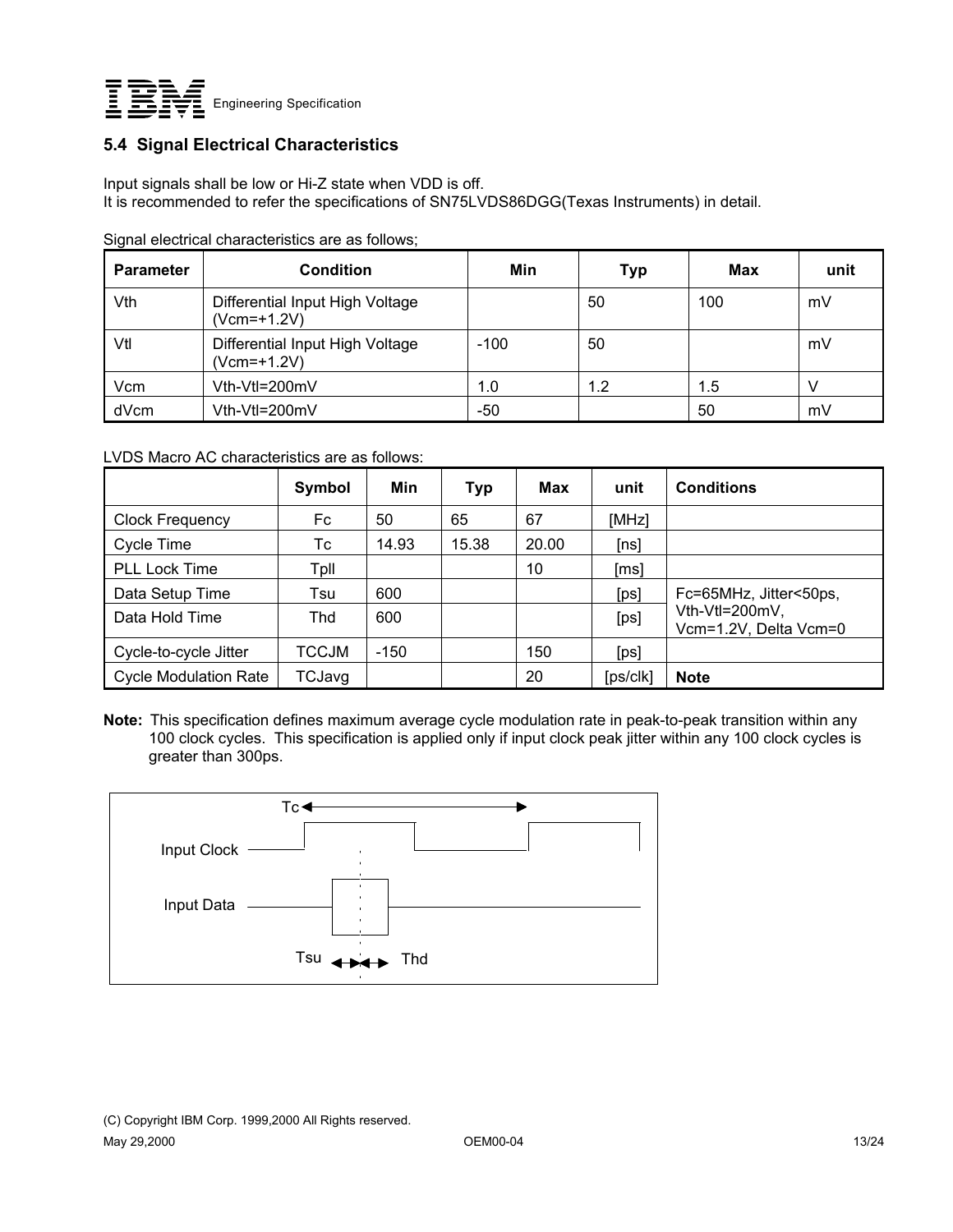

### **5.5 Signal for Lamp connector**

| Pin# | <b>Signal Name</b> |
|------|--------------------|
|      | Lamp High Voltage  |
|      | Lamp Low Voltage   |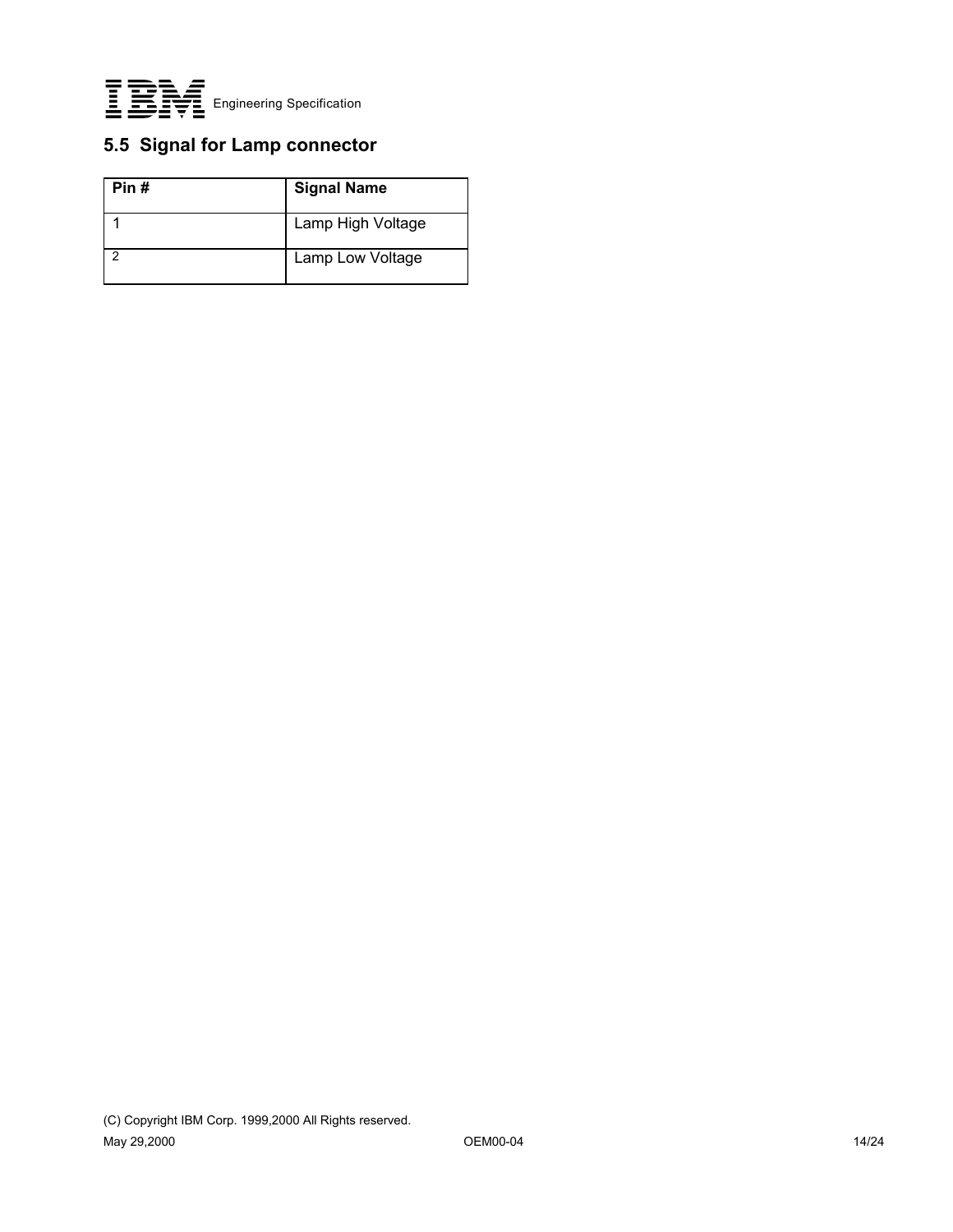

# **6.0 Pixel Format Image**

Following figure shows the relationship of the input signals and LCD pixel format image.

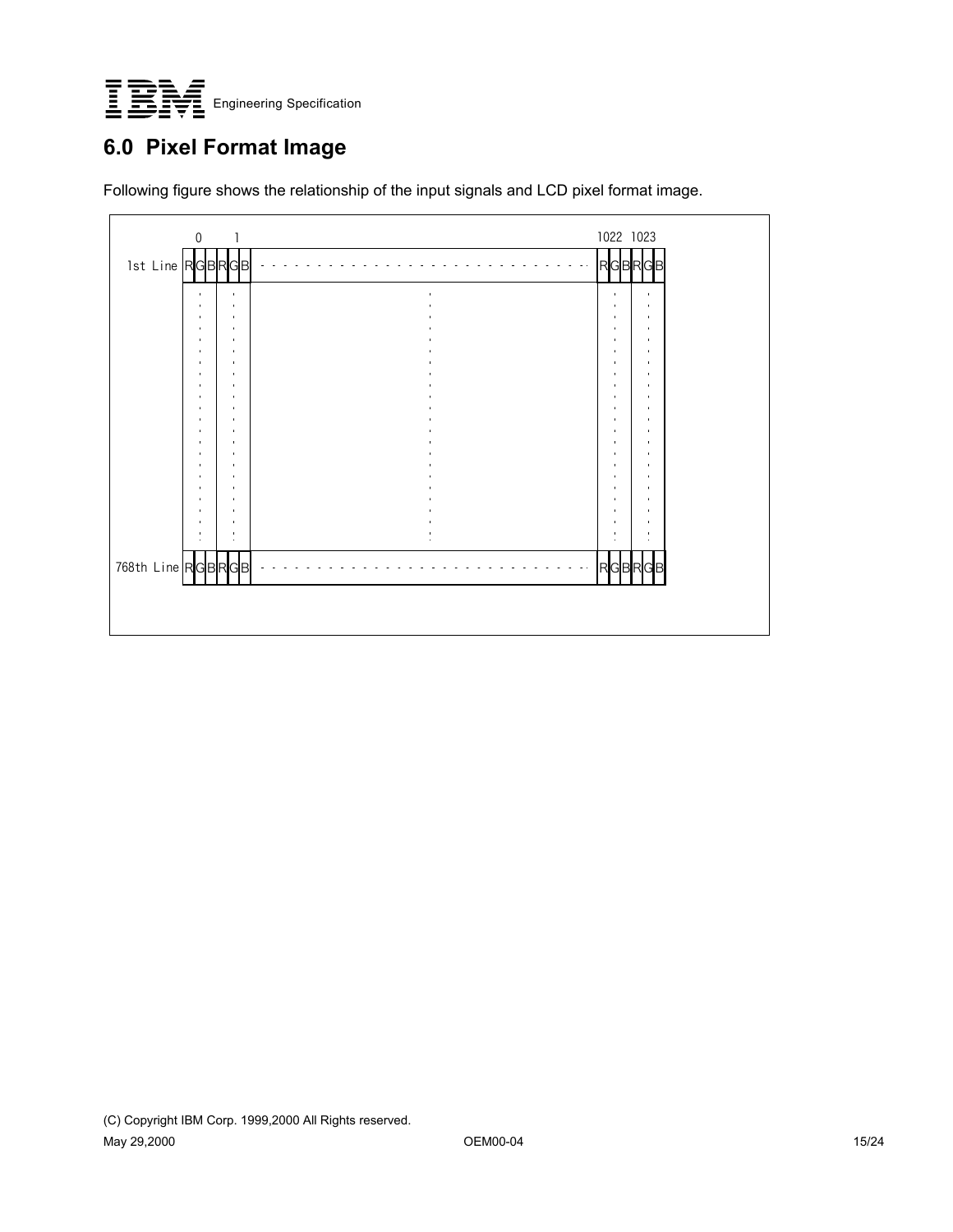

### **7.0 Parameter Guide Line for CFL Inverter**

| <b>PARAMETER</b>                                     | <b>MIN</b> | <b>DP-1</b> | <b>DP-2</b> | <b>MAX</b>     | <b>UNITS</b>    | <b>CONDITION</b>                        |
|------------------------------------------------------|------------|-------------|-------------|----------------|-----------------|-----------------------------------------|
| <b>White Luminance</b><br>center<br>5 points average |            | 90<br>80    | 150<br>140  |                | $\text{cd/m}^2$ | $(Ta=25^{\circ}C)$                      |
| CFL current(ICFL)                                    | 2.5        | 3.5         | 6.5         | 6.5            | mArms           | $(Ta=25^{\circ}C)$<br>Note 4            |
| CFL Frequency(FCFL)                                  | 40         | 42          | 42          | 60             | <b>KHz</b>      | $(Ta=25^{\circ}C)$<br>Note 1            |
| CFL Ignition Voltage(Vs)                             | 1,250      |             |             |                | Vrms            | $(Ta = 0^{\circ}C)$<br>Note 3           |
| CFL Voltage (Reference)(VCFL)                        |            | 560         | 545         | $\blacksquare$ | <b>Vrms</b>     | $(Ta=25^{\circ}C)$<br>Note <sub>2</sub> |
| CFL Power consumption(PCFL)                          |            | 1.96        | 3.54        |                | W               | $(Ta=25^{\circ}C)$<br>Note <sub>2</sub> |

- **Note 1:** CFL discharge frequency should be carefully determined to avoid interference between inverter and TFT LCD.
- **Note 2:** Calculated value for reference (ICFL x VCFL = PCFL).
- **Note 3:** CFL inverter should be able to give out a power that has a generating capacity of over 1,250 voltage. Lamp units need 1,250 voltage minimum for ignition.
- **Note 4:** It should be employed the inverter whitch has "Duty Dimming", if ICFL is less than 4 mA.
- **Note 5:** DP-1 and DP-2 are IBM recommended Design Points.
	- \*1 All of characteristics listed are measured under the condition using the IBM Test inverter.
	- \*2 In case of using an inverter other than listed, it is recommended to check the inverter carefully. Sometimes, interfering noise stripes appear on the screen, and substandard luminance or flicker at low power may happen.
	- \*3 In designing an inverter, it is suggested to check safety circuit very carefully. Impedance of CFL, for instance, becomes more than 1 [M ohm] when CFL is damaged.
	- \*4 Generally, CFL has some amount of delay time after applying kick-off voltage. It is recommended to keep on applying kick-off voltage for 1 [Sec] until discharge.
	- \*5 CFL discharge frequency must be carefully chosen so as not to produce interfering noise stripes on the screen.
	- \*6 Reducing CFL current increases CFL discharge voltage and generally increases CFL discharge frequency. So all the parameters of an inverter should be carefully designed so as not to produce too much leakage current from high-voltage output of the inverter.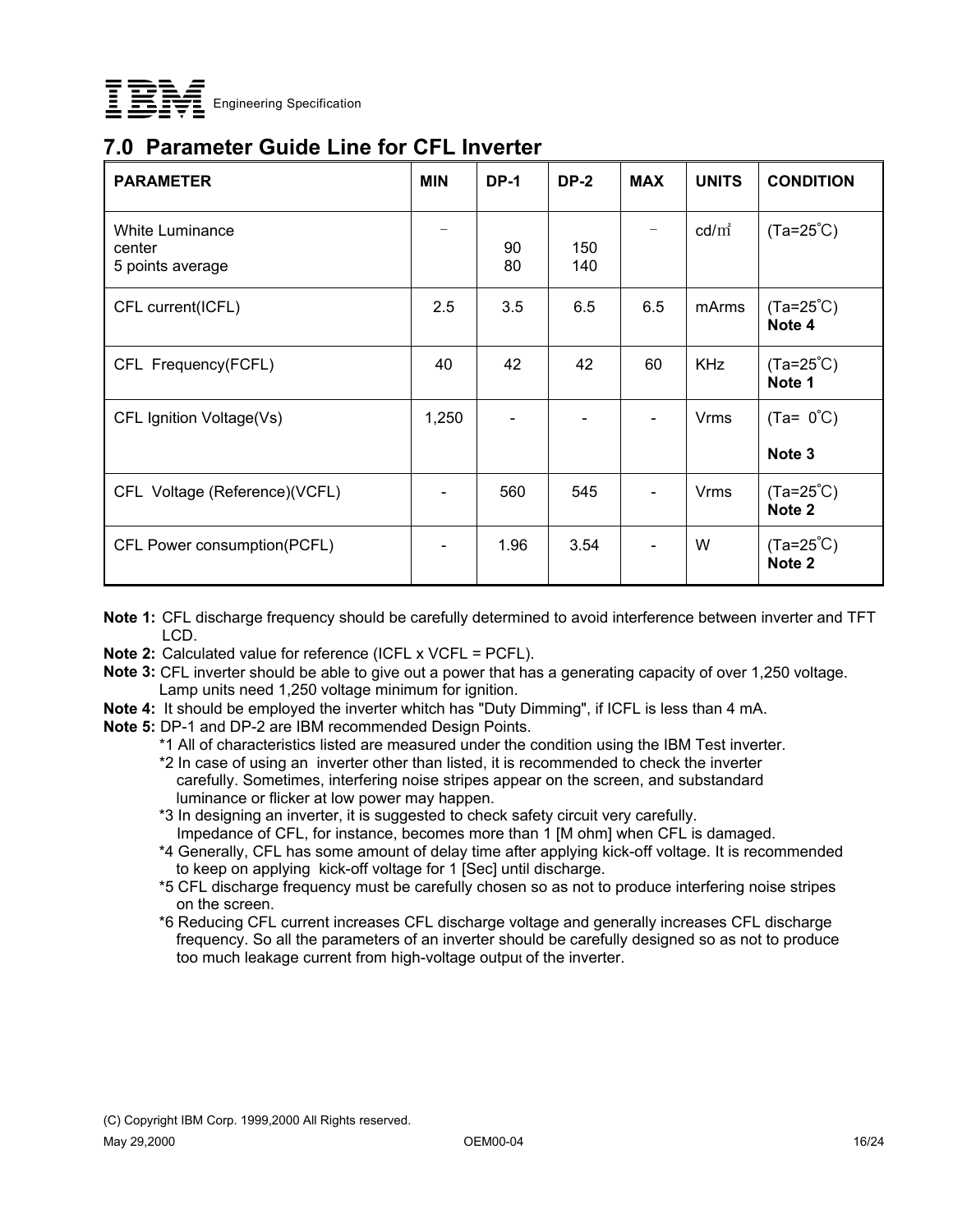

The following chart is CFL current versus the luminance for your reference.

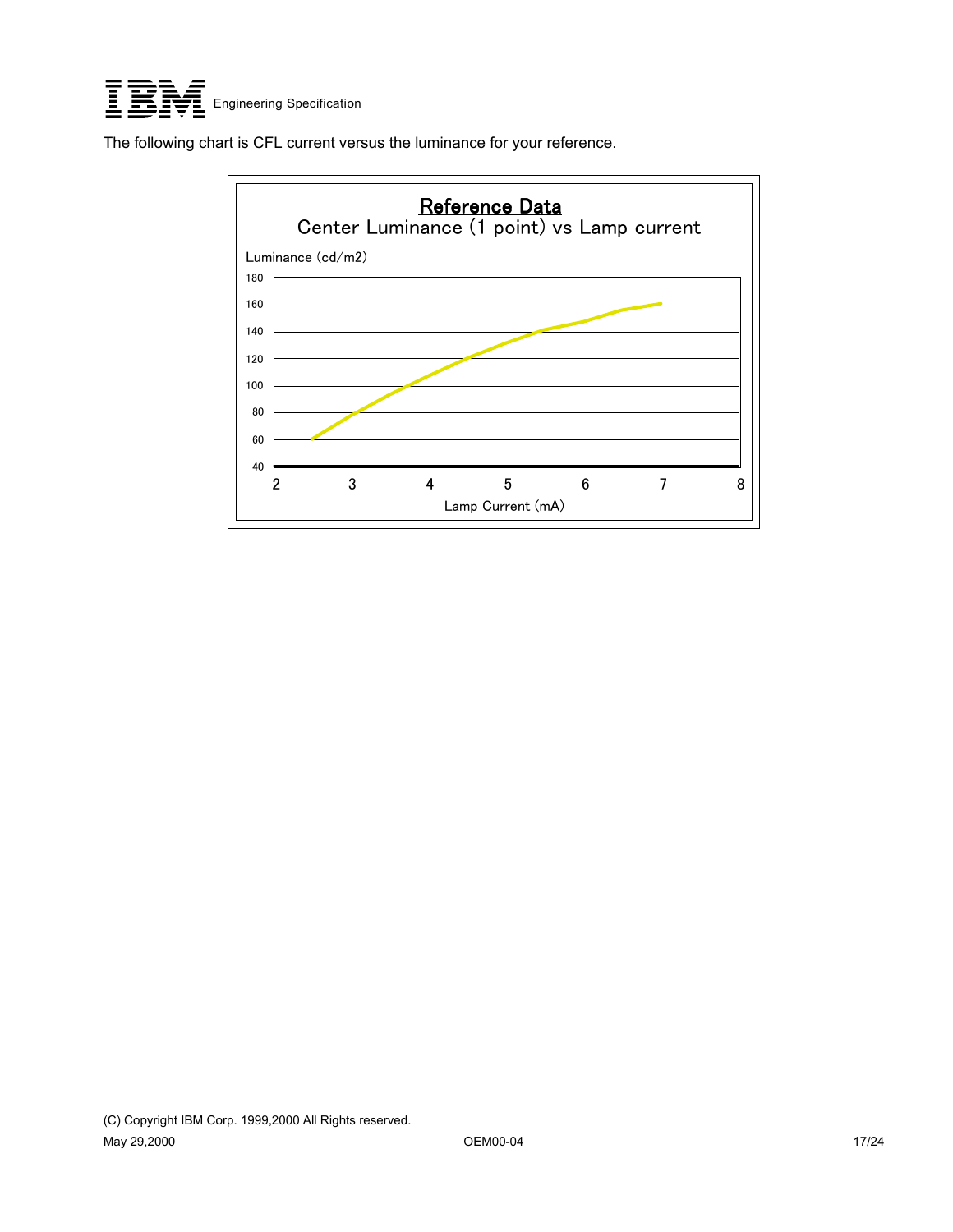

### **8.0 Interface Timings**

Basically, interface timings should match the VESA 1024x768 / 60 Hz (VG901101) manufacturing guide line timing.

#### **8.1 Timing Characteristics**

| Symbol     |                        | <b>MIN</b>     | <b>TYP</b> | <b>MAX</b> | Unit       |
|------------|------------------------|----------------|------------|------------|------------|
| fdck       | <b>DTCLK Frequency</b> | 50.00          | 65.00      | 67.00      | <b>MHz</b> |
| tck        | DTCLK cycle time       | 14.93          | 15.38      | 20.00      | nsec       |
| tx         | X total time           | 1206           | 1344       | 2047       | tck        |
| tacx       | X active time          | 1024           | 1024       | 1024       | tck        |
| tbkx       | X blank time           | 90             | 320        |            | tck        |
| Hsync      | H frequency            |                | 48.363     |            | <b>KHz</b> |
| <b>Hsw</b> | H-Sync width           | $\overline{2}$ | 136        |            | tck        |
| Hbp        | H back porch           | 1              | 160        |            | tck        |
| <b>Hfp</b> | H front porch          | 0              | 24         |            | tck        |
| ty         | Y total time           | 771            | 806        | 1023       | tx         |
| tacy       | Y active time          | 768            | 768        | 768        | tx         |
| Vsync      | Frame rate             | (55)           | 60         | 61         | Hz         |
| Vw         | V-sync Width           | 1              | 6          |            | tx         |
| Vfp        | V-sync front porch     | 1              | 3          |            | tx         |
| Vbp        | V-sync back porch      | 7              | 29         | 63         | tx         |

**Note:** Hsw(H-sync width) + Hbp(H-sync back porch) should be less than 515 tck.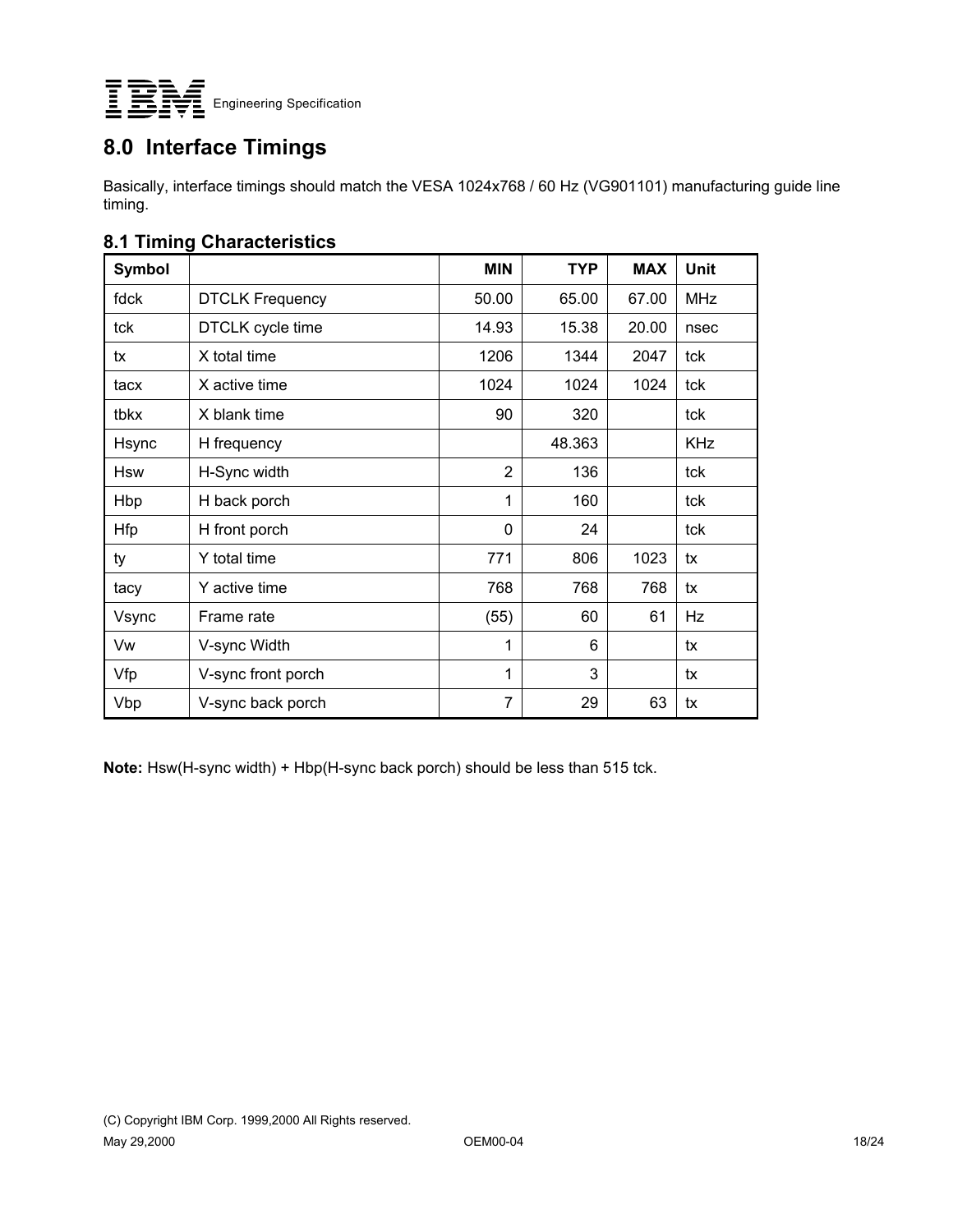

#### **8.2 Timing Definition**

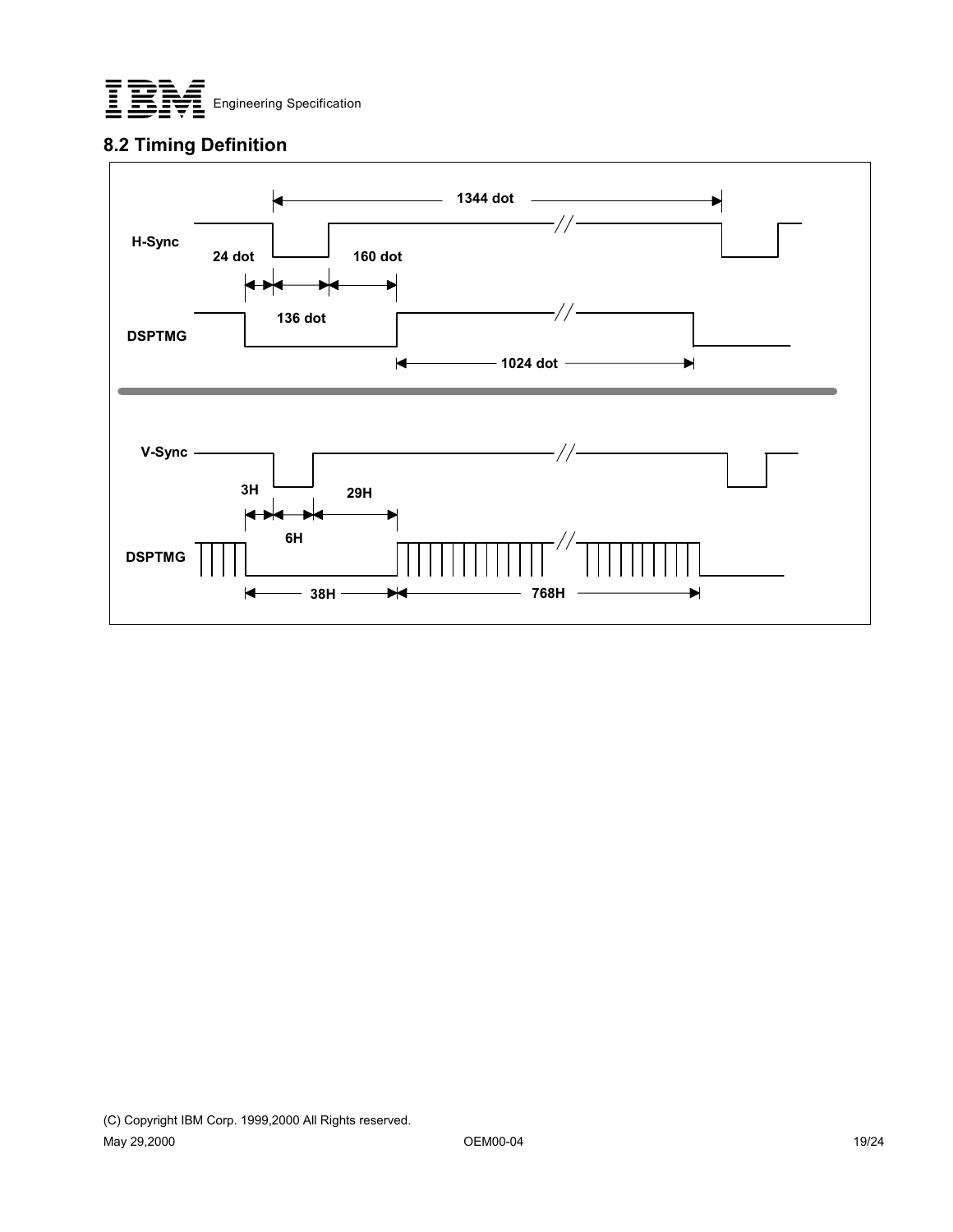

### **9.0 Power Consumption**

Input power specifications are as follows;

| <b>SYMBOL</b>  | <b>PARAMETER</b>                            | Min | <b>Typ</b> | <b>Max</b> | <b>UNITS</b> | <b>CONDITION</b>      |
|----------------|---------------------------------------------|-----|------------|------------|--------------|-----------------------|
| <b>VDD</b>     | Logic/LCD Drive<br>Voltage                  | 3   | 3.3        | 3.6        | V            | Load Capacitance 20uF |
| <b>PDD</b>     | <b>VDD Power</b>                            |     | 1.3        |            | W            | All Black Pattern     |
| PDD Max        | PDD max                                     |     |            | 1.6        | W            | Max Pattern Note      |
| <b>IDD</b>     | <b>IDD Current</b>                          |     | 380        |            | mA           | All Black Pattern     |
| <b>IDD Max</b> | <b>IDD Current max</b>                      |     |            | 480        | mA           | Max Pattern Note      |
| VDDrp          | Allowable Logic/LCD<br>Drive Ripple Voltage |     |            | 100        | $mVp-p$      |                       |
| <b>VDDns</b>   | Allowable Logic/LCD<br>Drive Ripple Noise   |     |            | 100        | $mVp-p$      |                       |

**Note :VDD= 3.3 V**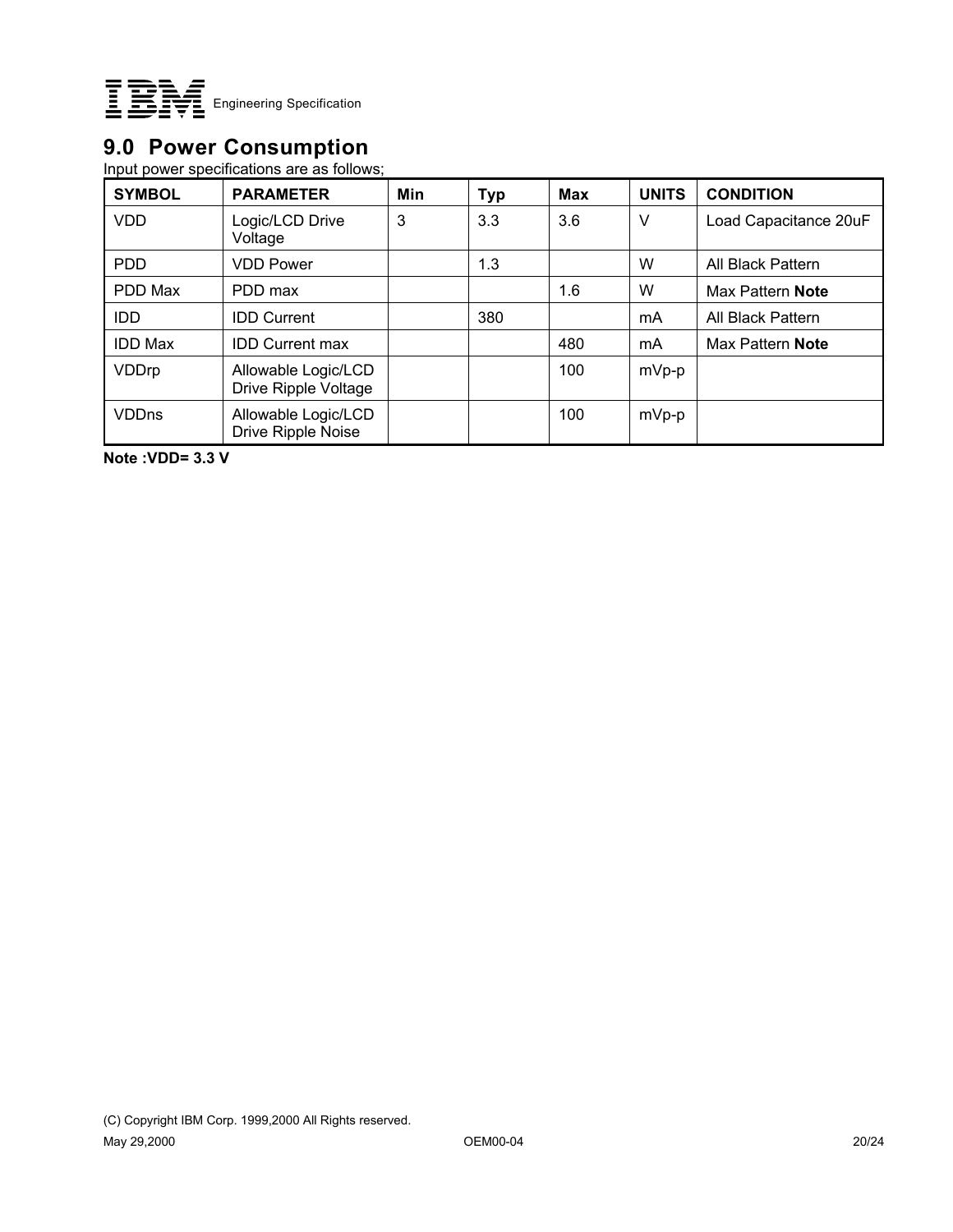

## **10.0 Power ON/OFF Sequence**

VDD power and lamp on/off sequence is as follows. Interface signals are also shown in the chart. Signals from any system shall be Hi-Z state or low level when VDD is off.

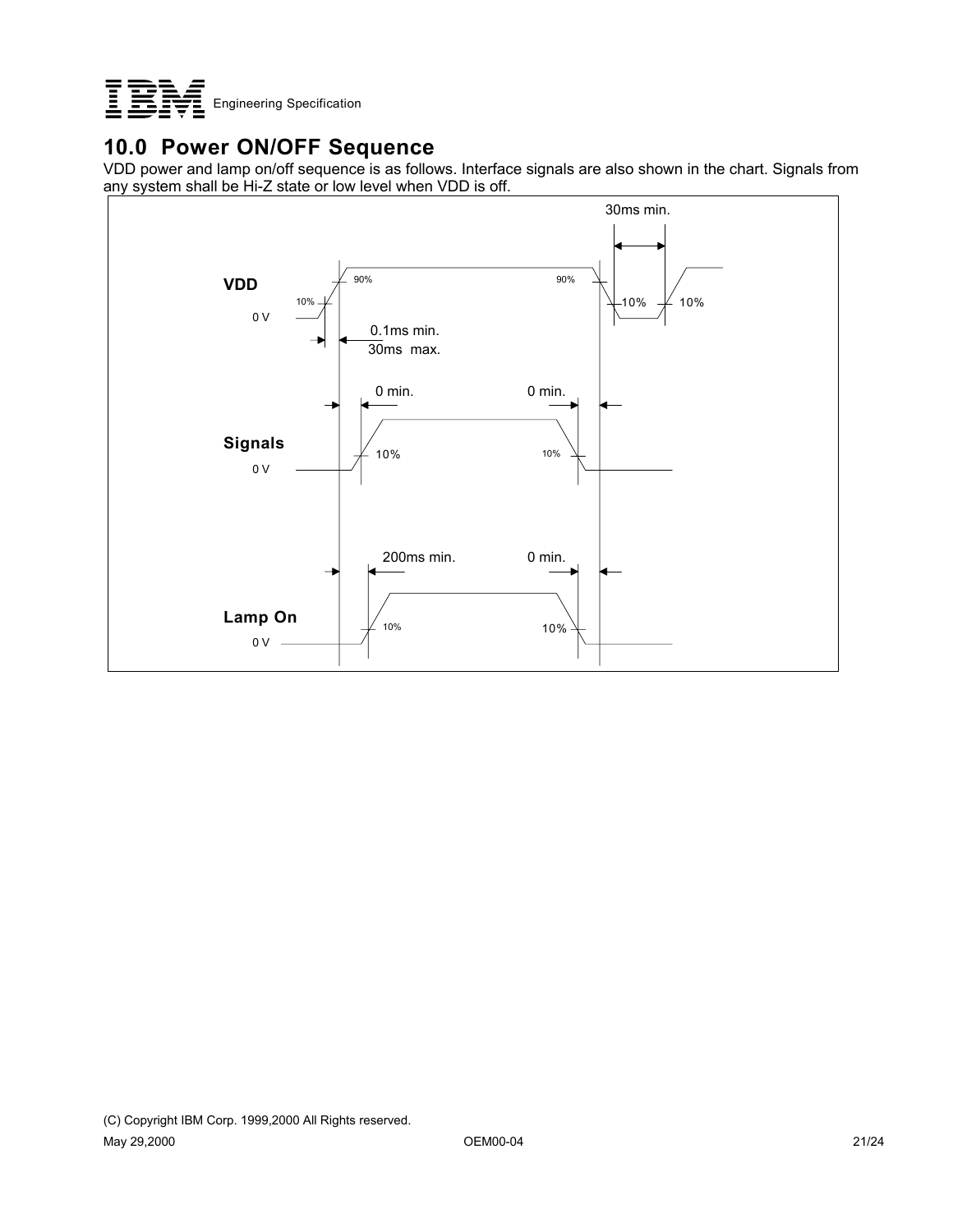





(C) Copyright IBM Corp. 1999,2000 All Rights reserved. May 29,2000 OEM00-04 22/24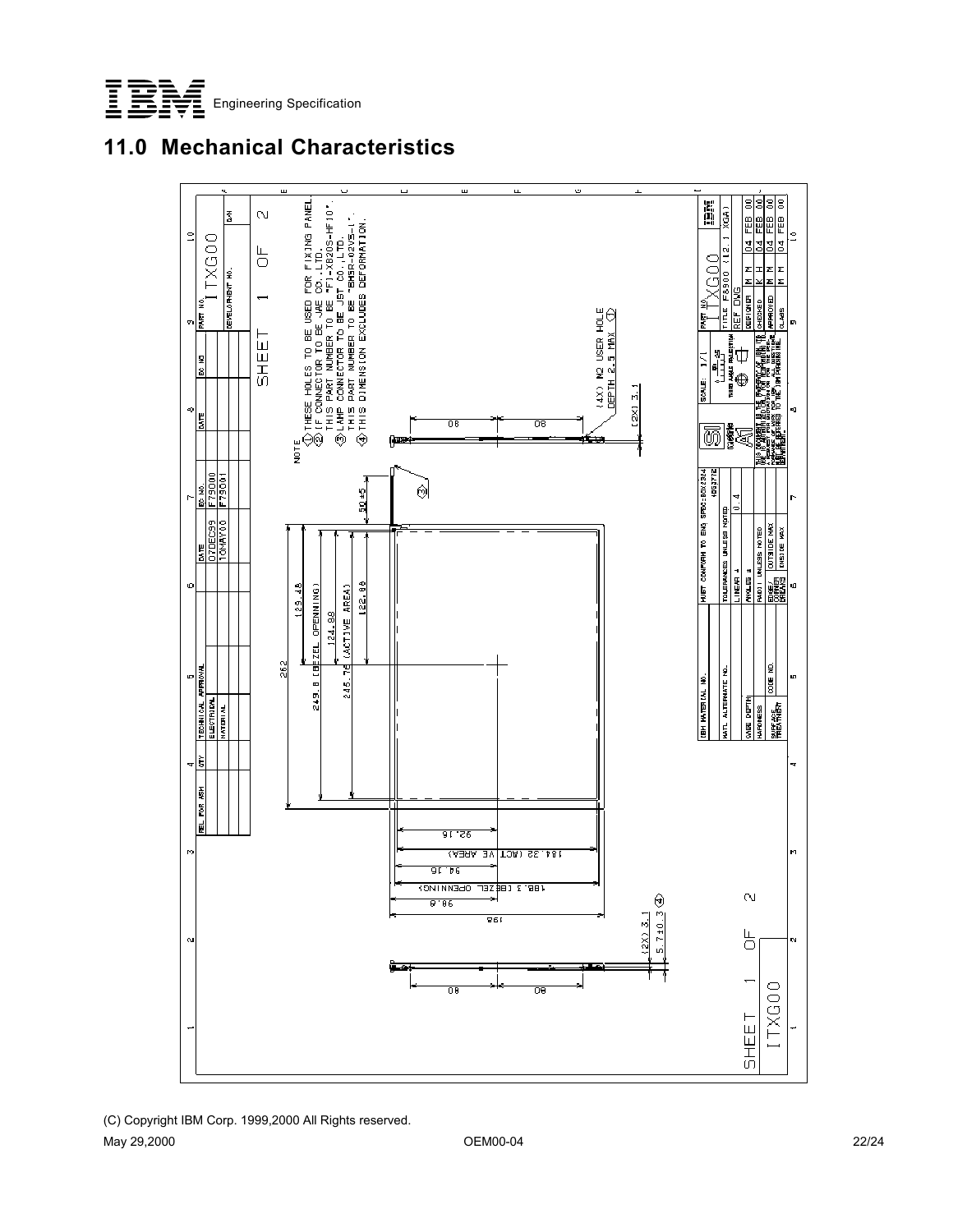



(C) Copyright IBM Corp. 1999,2000 All Rights reserved. May 29,2000 OEM00-04 23/24